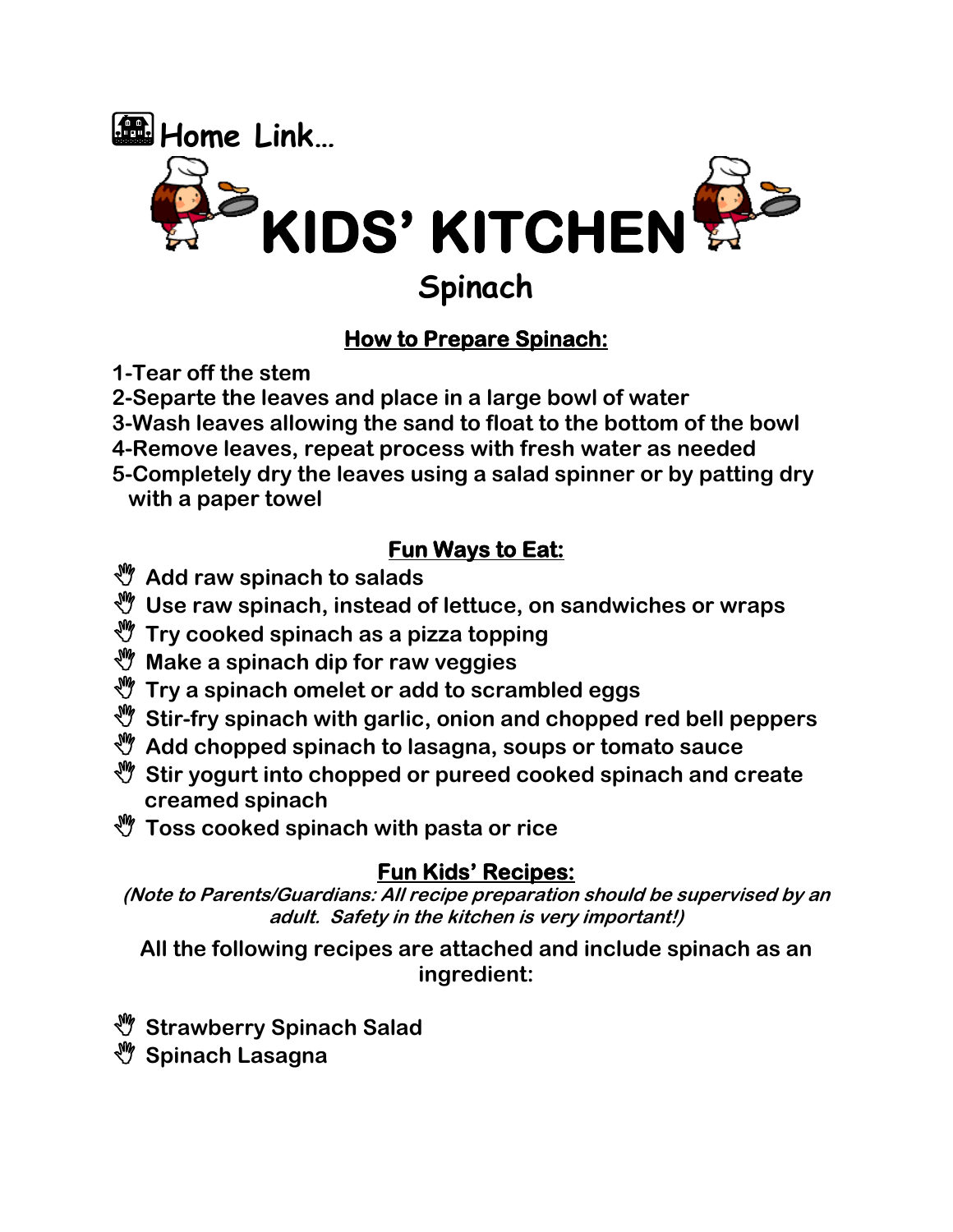

# **Strawberry Spinach Salad**

### **Makes 6 servings**

### **Ingredients:**

- -1 (6 ounce) package Baby Spinach
- -1 pint Strawberries, washed, stemmed and sliced
- -1 medium Red Delicious Apple, cored and sliced
- -½ cup shredded Part-Skim Mozzarella **Cheese**
- -½ cup bottled Low Fat Raspberry Vinaigrette Dressing

*From:* 5 A Day Kids' Cookbook/Dole

### **Directions:**

- 1- Combine spinach, sliced strawberries, apples, and cheese in salad bowl.
- 2- Toss with dressing and serve immediately.

### **Utensils Needed:**

✓Cutting Board ✓Sharp Knife ✓Measuring Cups & Spoons ✓Large Salad Bowl ✓Salad Tongs

*Nutritional Info:* (per serving) 80 Calories; 3g Protein; 2g Fat (lg Saturated Fat); 14g Carbohydrate; 365mg Sodium; 6mg Cholesterol; 228mg Potassium; 4g Fiber; 1560IU Vitamin A; 36mg Vitamin C; 103mg Calcium; 2mg Iron

## **Ensalada de fresa y espinaca**

**Hace 6 porciones** *De:* 5 A Day Kids' Cookbook/Dole

### **Ingredientes:**

- -1 paquete (de 6 oz) de espinaca de bebé
- -1 pinta de fresas, lavadas, provenidas y rebanadas
- -1 manzana Red Delicious, sin corazón y rebanada
- ½ taza de queso mozzarella bajo en grasa, rallado
- ½ taza de vinagrete de frambuesa para ensalada en botella bajo en grasa

### **Direcciones:**

1- Combine espinaca, rebanadas de fresas, manzanas, y queso en un tazón de ensalada.

2- Mezcle con vinagrete y sirva inmediatamente.

### **Los utensilios necesario:**

- Tabla de cortar - Cuchillo afilado - Tazas y cucharas para medir

- Tazón de ensalada grande - Pinzas para ensalada

**Información nutricional***:* por porción - 80 calorías; proteína 3g; grasa 2g (grasa saturada lg); carbohidrato 14g; sodio 365mg; colesterol 6mg; potasio 228mg; fibra 4g; vitamina A 1560IU; vitamina C 36mg; calcio 103mg; hierro 2mg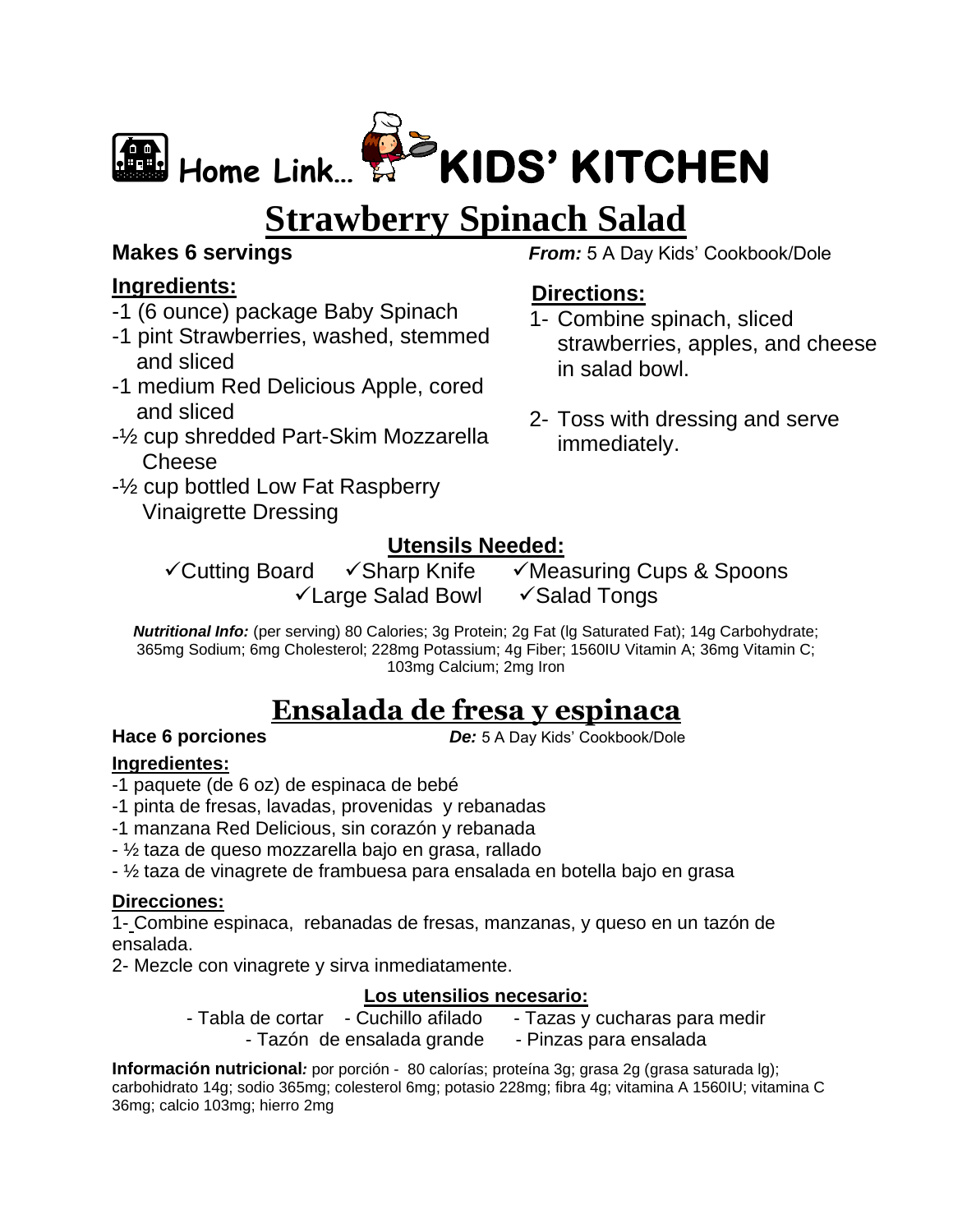Fy this fun & easy recipe SPINAGH LASAGNA **S A DAY AND SPITNACH** KIDS ACTIVITY SHEET

1/4 cup fresh parsley, chopped 2 cups low-fat ricotta cheese

- Non-stick cooking spray
- 2 l/2 cups low-sodium spaghetti sauce
	- · I pound no-cook lasagna noodles
		- · 110 oz.-package frozen spinach,
- l/2 pound reduced-fat mozzarella thawed and chopped
- 1/2 cup Parmesan cheese, grated cheese, grated

Mix ricotta cheese and parsley. Coat a half of the ricotta mixture over Cover noodles with about 1/3 non-stick cooking spay, coat of spaghetti sauce. Spread bottom of pan with a bit of  $13'' \times 9'' \times 2''$  baking pan with the spaghetti sauce. Place a layer of the noodles over the sauce. Spread half of the bottom of the pan.

Produce for Better Health"<br>Foundation **302 235 ADAY** 









the family salad. Family salad night could replace Friday pizza night.) Another option: Talk to your teacher or cafeteria director and organize a classroom or school-wide activity.) Ask classmates to bring in their favorite salad topping. If the entire school takes part, each class could bring in one salad item, Start with salad greens differ-<br>ent types of lettuce (iceberg, Boston, Romaine, etc.), Try other greens such as: spinach, endive, escarole, or cabbage. Ask each student or class to contribute salad toppings of their choice. (Family members could suggest salad items to be added to pass out slips of paper with a letter on it and ask person to bring a salad item that salad bar. (This could also be accomplished with a church group, club or as a family

Some salad topping suggestions: tomatoes, celery, cucumbers, mushrooms, broccoli, other items of your choice. Allow everyone to pick and choose their favorites to make To save leftover salad fixings, store in plastic bags and put them in the refrigerator cauliflower, red and/or green peppers, beans, carrots, peas, sprouts, radishes, onion, tuna, chicken, ham, cheese, hard-cooked eggs, olives, sun-flower seeds, croutons, or their own personal salad. Serve with a choice of low-fat salad dressings. starts with that letter.

FOR MORE FUN FOR KIDS,<br>O TO WWW.5ADAY.COM Eat 5 or more servings of fruits and vegetables<br>a day for better health

CCO

AT SADAY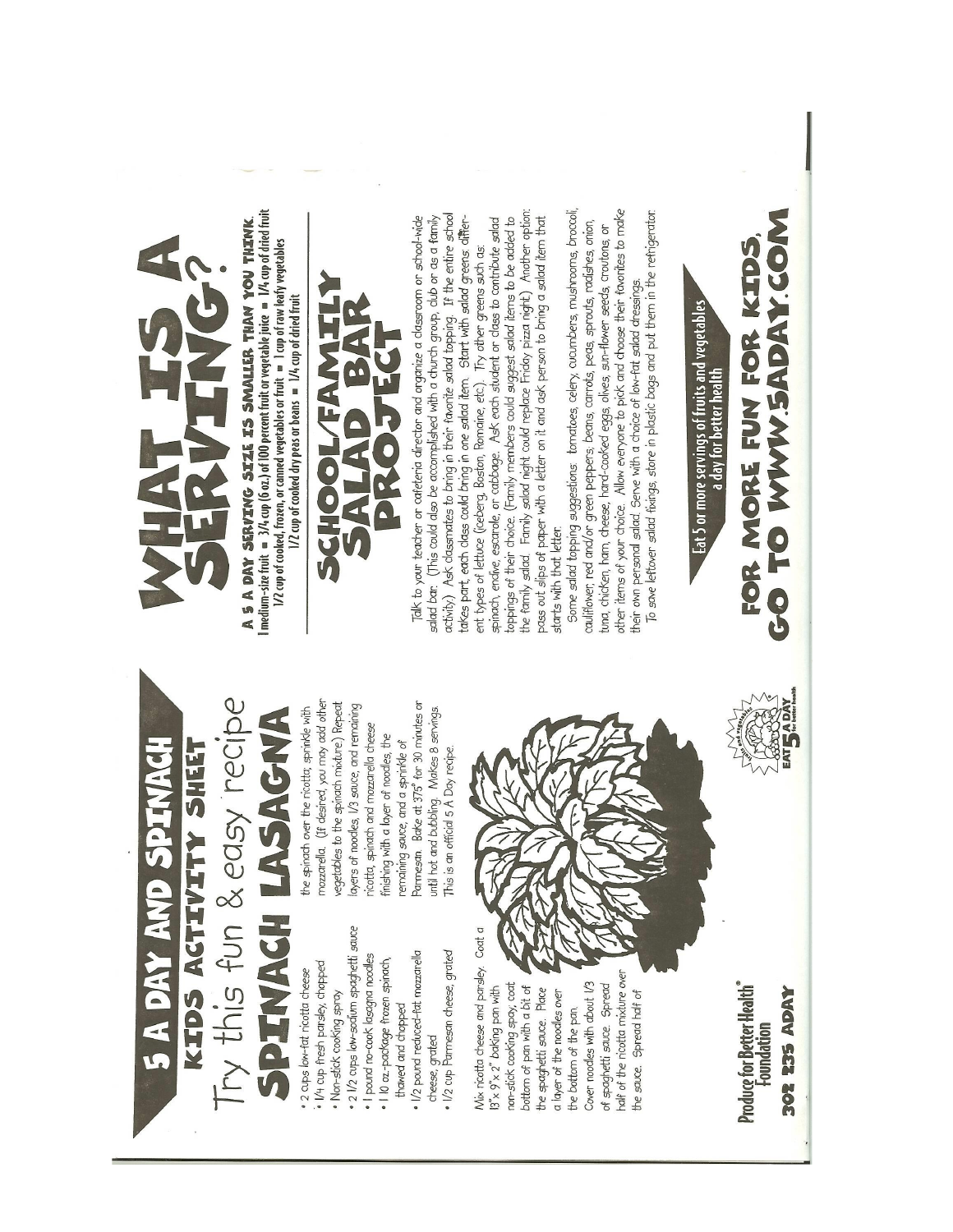



Home Link… **Home Recipes**

Your child/children will be offered

## **Spinach**

in April for their Fresh Fruit & Vegetable Snack! **Try a new Spinach recipe at home!**

## Yummy Spinach Dip

**Ingredients:** 

**Yield: Approx. 2 cups** *Recipe From:* **Dole Food Company, Inc.** 

- 1 each 10 oz. Package Frozen Chopped Spinach, Thawed
- ¼ cup Mild White Onion, Finely Chopped
- 2 Cloves Garlic, Finely Chopped
- 1 cup Raw Red Pepper, Finely Chopped
- ½ cup Low-Fat Sour Cream
- $\frac{1}{2}$  cup Low-Fat Mayonnaise
- Optional: Salt & Pepper for Additional Seasoning
- Assorted Colorful Raw Vegetables for Dipping

### **Directions:**

- Squeeze the water out of the spinach, and place the spinach in a mixing bowl.
- Stir in the onion, garlic, red pepper, sour cream, and mayonnaise.
- Season with salt and pepper.
- Let the dip sit at room temperature for 1 hour for the flavors to mix.
- Stir again before serving. This dip keeps well, refrigerated, for 1 week.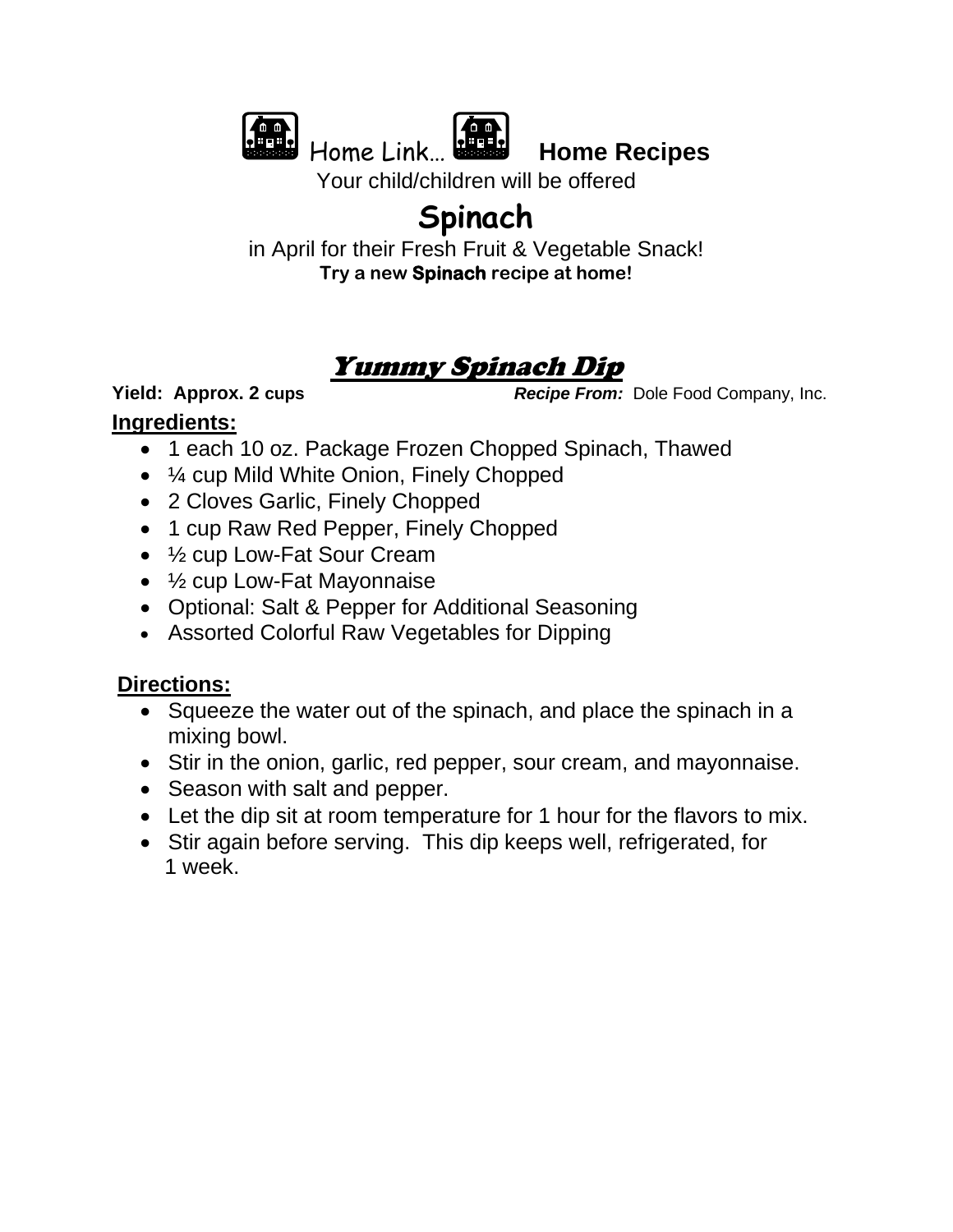



¡Su(s) niño/niños serán ofrecidos

## **Espinaca**

en Abril para el **Programa de Frutas y Vegetales Frescos** en la escuela!

¡Trate una nueva receta de **Espinaca** en casa!

## Deliciosa Salsa de Espinaca

**Producción: Aprox. 2 tazas** *Receta de: Dole Food Company, Inc.* 

### **Ingredientes:**

- 1 paquete de 10 oz. de espinaca cortada congelada; descongelada
- ¼ de taza de cebolla blanca, picada finamente
- 2 dientes de ajo, picados finamente
- 1 taza de pimenton rojo crudo, cortado finamente
- ½ taza de crema agria de pocas calorías
- ½ taza de mayonesa de pocas calorías
- Opcional: sal y pimienta para condimento adicional
- Variedad de vegetales crudos

### **Direcciones**:

- Apriete la espinaca para sacar el exeso de agua y coloque la espinaca en un tazón de mezclar.
- Añada a la cebolla, ajo, pimenton rojo, crema agria, y mayonesa.
- Sazonar con la sal y pimienta.
- Dejar reposar la salsa a la temperatura de cuarto durante 1 hora para que los sabores se mesclan.
- Revuelva otra vez antes de servir. Esta mezcla se mantendrá bien, refrigerada durante 1 semana.